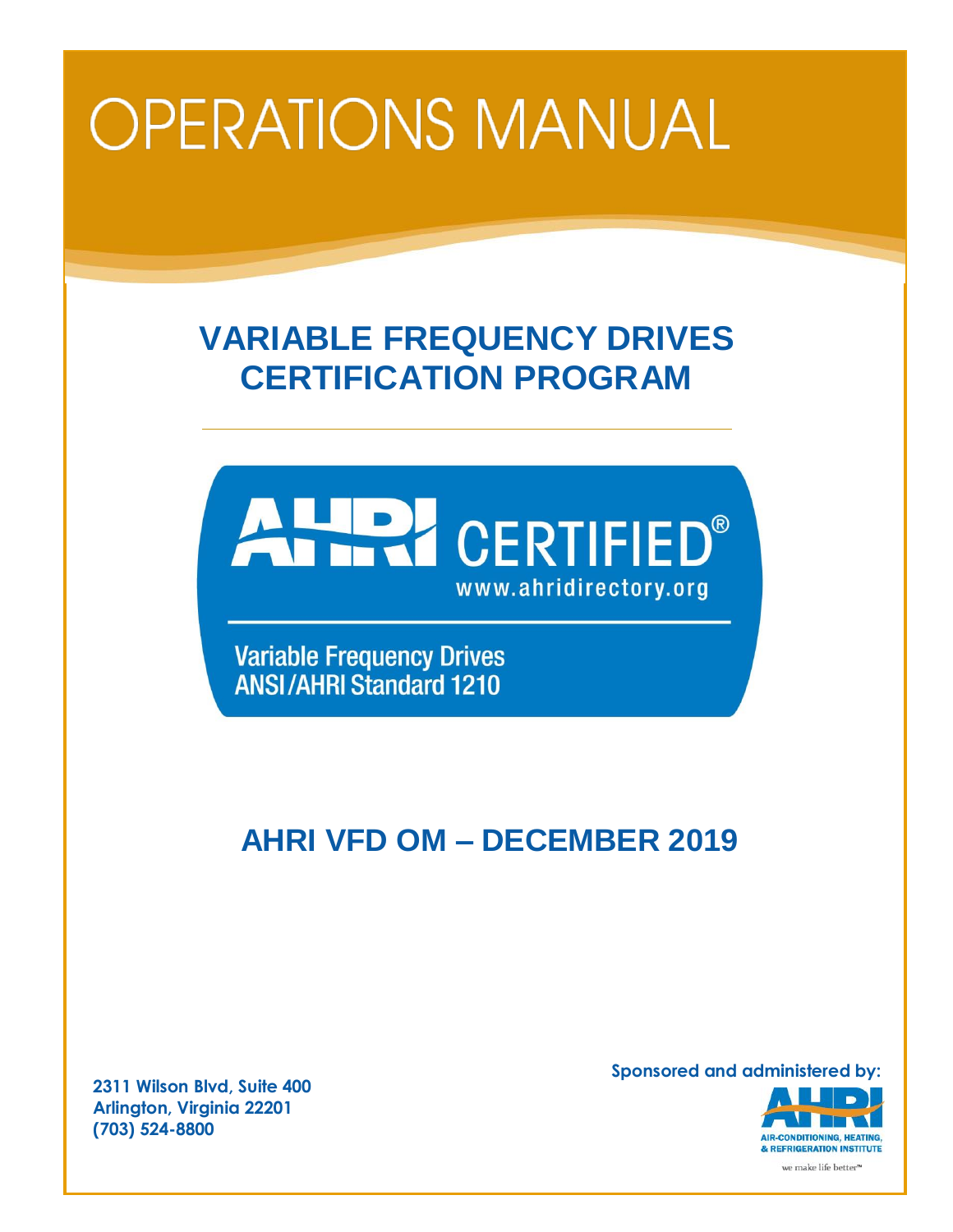#### **PREFACE**

The following manual outlines the procedures and policies of the Performance Certification Program for Variable Frequency Drives (VFD) operated by the Air-Conditioning, Heating, and Refrigeration Institute (AHRI). This manual is to be used in conjunction with the AHRI General Operations Manual for AHRI Certification Programs. Where the AHRI General Operations Manual and this product-specific manual differ, this product-specific operations manual shall prevail.

The revision of this manual supersedes all previous revisions. The current edition of this manual, as well as the AHRI General Operations Manual, can be accessed through the AHRI website, [www.ahrinet.org.](http://www.ahrinet.org/)

The VFD Certification Program by AHRI provides for independent verification of the VFD manufacturers' stated equipment performance. Safety criteria are not within the scope of this program.

Participation in the program is voluntary. Any manufacturer, regardless of AHRI membership, may obtain approval of Program Ratings and use of the AHRI VFD Certification Mark hereinafter referred to as the "Mark". The Mark is the Participant's public representation that the ratings of randomly selected samples have been verified by an independent laboratory in accordance with test procedures prescribed by this operations manual. A Certification Agreement is executed between the manufacturer and AHRI specifying the conditions under which such Ratings and the Mark may be used. No manufacturer has the right to use Program Ratings or to state that their products have been tested in conformance with the procedures outlined in this Rating Procedure unless and until they have received written authority from AHRI to use the Mark as applied to the specific approved Program Ratings.

This Operations Manual has been prepared to assure that administration of the program is carried out in a uniform manner. It is an amplification of the Certification Agreement signed by licensees and AHRI. General information, procedural details, and copies of forms are included in this Operations Manual. Provisions of the Operations Manual may be amended as provided in the Certification Agreement.

This certification program complies with requirements of the ISO/IEC Standard 17065:2012, *General Requirements for Bodies Operating Product Certification Systems.* 

Note:

This manual supersedes VFD Operations Manual, January 2018.

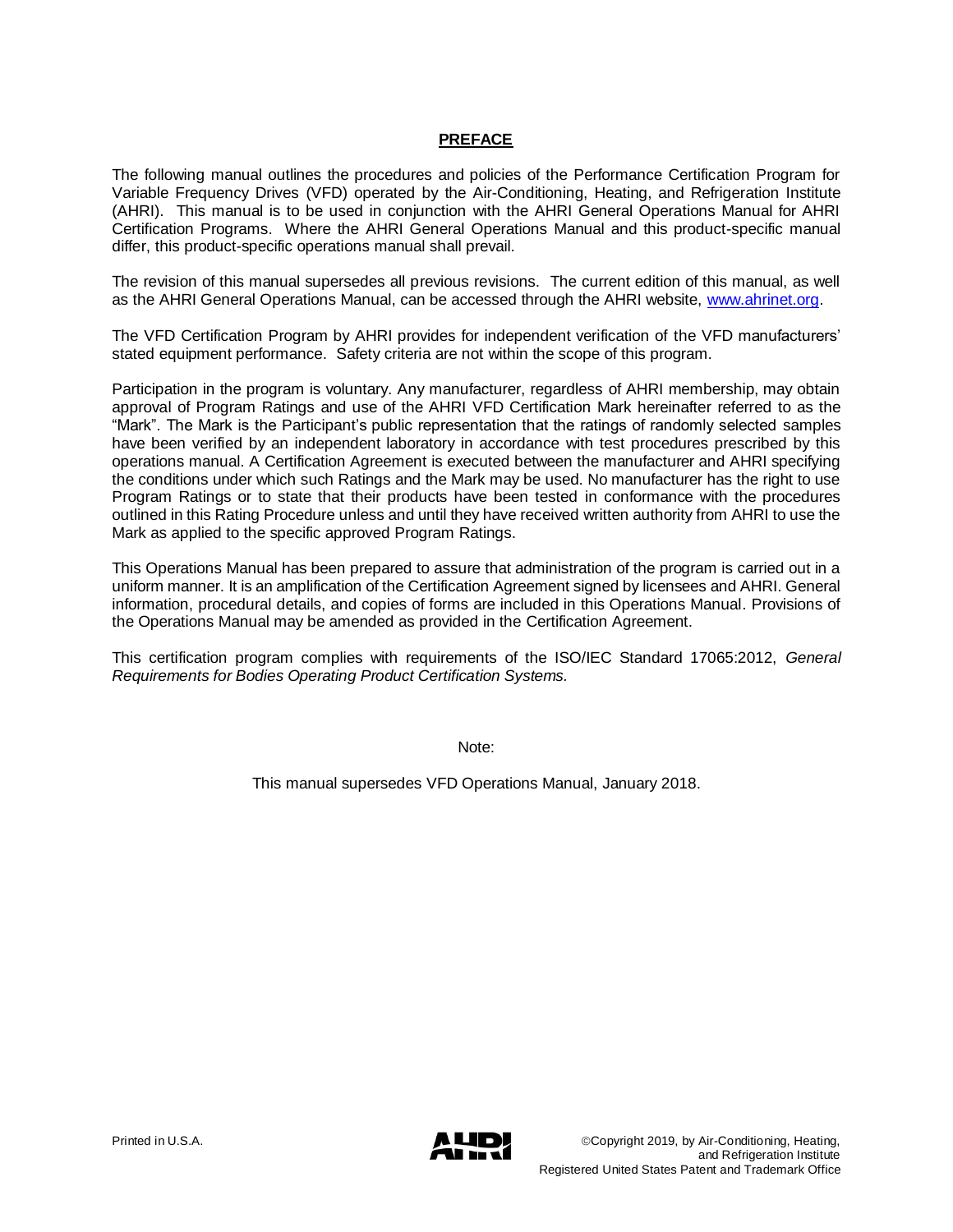## **CERTIFICATION OPERATIONS MANUAL FOR**

#### **VARIABLE FREQUENCY DRIVES**

## **TABLE OF CONTENTS**

#### **SECTION PAGE**

| 1            |     | <b>Program Overview</b>                |                                                                     |
|--------------|-----|----------------------------------------|---------------------------------------------------------------------|
|              | 1.1 |                                        |                                                                     |
|              | 1.2 |                                        |                                                                     |
|              | 1.3 |                                        |                                                                     |
|              |     | 1.3.1                                  |                                                                     |
|              |     | 1.3.2                                  |                                                                     |
|              | 1.4 |                                        |                                                                     |
|              | 1.5 |                                        |                                                                     |
|              |     |                                        |                                                                     |
|              |     |                                        |                                                                     |
| $\mathbf{2}$ |     | <b>Qualification Process</b>           |                                                                     |
|              | 2.1 |                                        |                                                                     |
|              |     | STEP 2.1.1                             |                                                                     |
|              |     | STEP 2.1.2                             |                                                                     |
|              |     |                                        | Performance Certification Agreement for Original<br>STEP 2.1.2.1    |
|              |     |                                        | Equipment Manufacturer (OEM Agreement)  1                           |
|              |     |                                        | Participation and Licensing Fee Invoice 2<br>STEP 2.1.2.2           |
|              |     | <b>STEP 2.1.3</b>                      |                                                                     |
|              |     |                                        | STEP 2.1.3.1                                                        |
|              |     |                                        | STEP 2.1.3.2<br>Acquisition of Qualification Test                   |
|              |     |                                        |                                                                     |
|              |     | <b>STEP 2.1.4</b>                      |                                                                     |
|              |     |                                        | STEP 2.1.4.1<br>Successful Completion of All Qualification Tests  2 |
|              |     |                                        | STEP 2.1.4.2                                                        |
|              |     |                                        | Second Sample Qualification Test Failure2<br>STEP 2.1.4.3           |
|              |     | <b>STEP 2.1.5</b>                      |                                                                     |
|              | 2.2 |                                        |                                                                     |
|              |     | <b>STEP 2.2.1</b>                      |                                                                     |
|              |     | <b>STEP 2.2.2</b>                      |                                                                     |
|              |     |                                        | STEP 2.2.2.1<br>Performance Certification Agreement for Private     |
|              |     |                                        | Brand Manufacturer (PBM Agreement) 2                                |
|              |     |                                        | STEP 2.2.2.2 OEM Agreement on behalf of the PBM Applicant2          |
|              |     |                                        |                                                                     |
|              |     | STEP 2.2.3                             |                                                                     |
|              |     |                                        |                                                                     |
|              |     |                                        |                                                                     |
| 3            |     | <b>Equipment Selection and Testing</b> |                                                                     |
|              | 3.1 |                                        |                                                                     |
|              | 3.2 |                                        |                                                                     |
|              | 3.3 |                                        |                                                                     |
|              | 3.4 |                                        |                                                                     |
|              | 3.5 |                                        |                                                                     |
|              | 3.6 |                                        |                                                                     |
|              | 3.7 |                                        |                                                                     |
|              |     | 3.7.1                                  |                                                                     |

| 4 |  |  |  |
|---|--|--|--|
|---|--|--|--|

3.7.2 Options Following Second Sample Failure.......................................3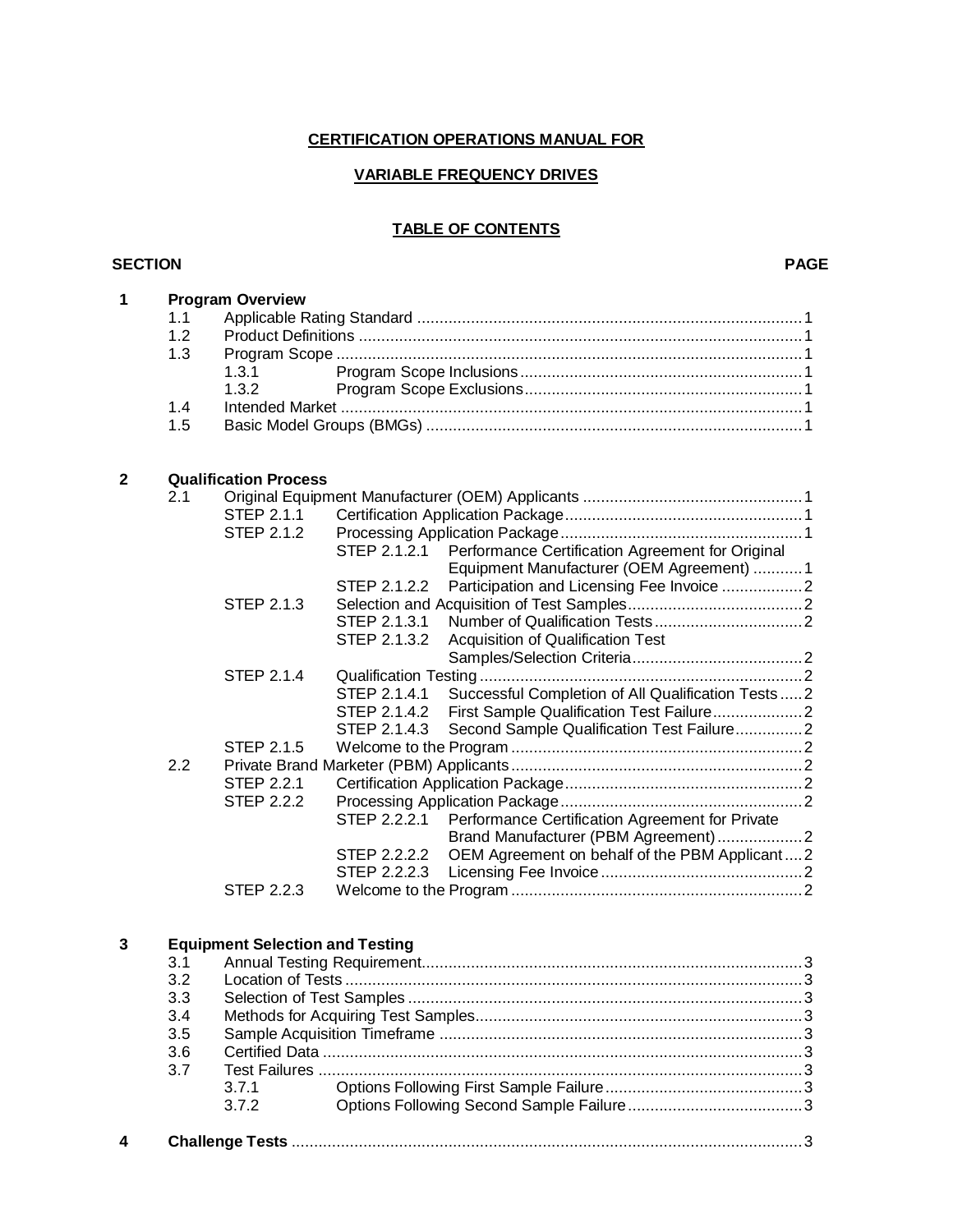| 5              | <b>AHRI Directory of Certified Product Ratings</b><br>5.1<br>5.2         |  |
|----------------|--------------------------------------------------------------------------|--|
| 6              |                                                                          |  |
| $\overline{7}$ |                                                                          |  |
| 8              |                                                                          |  |
| 9              | Proper Use of the AHRI Certification Mark and Claims to Certification  4 |  |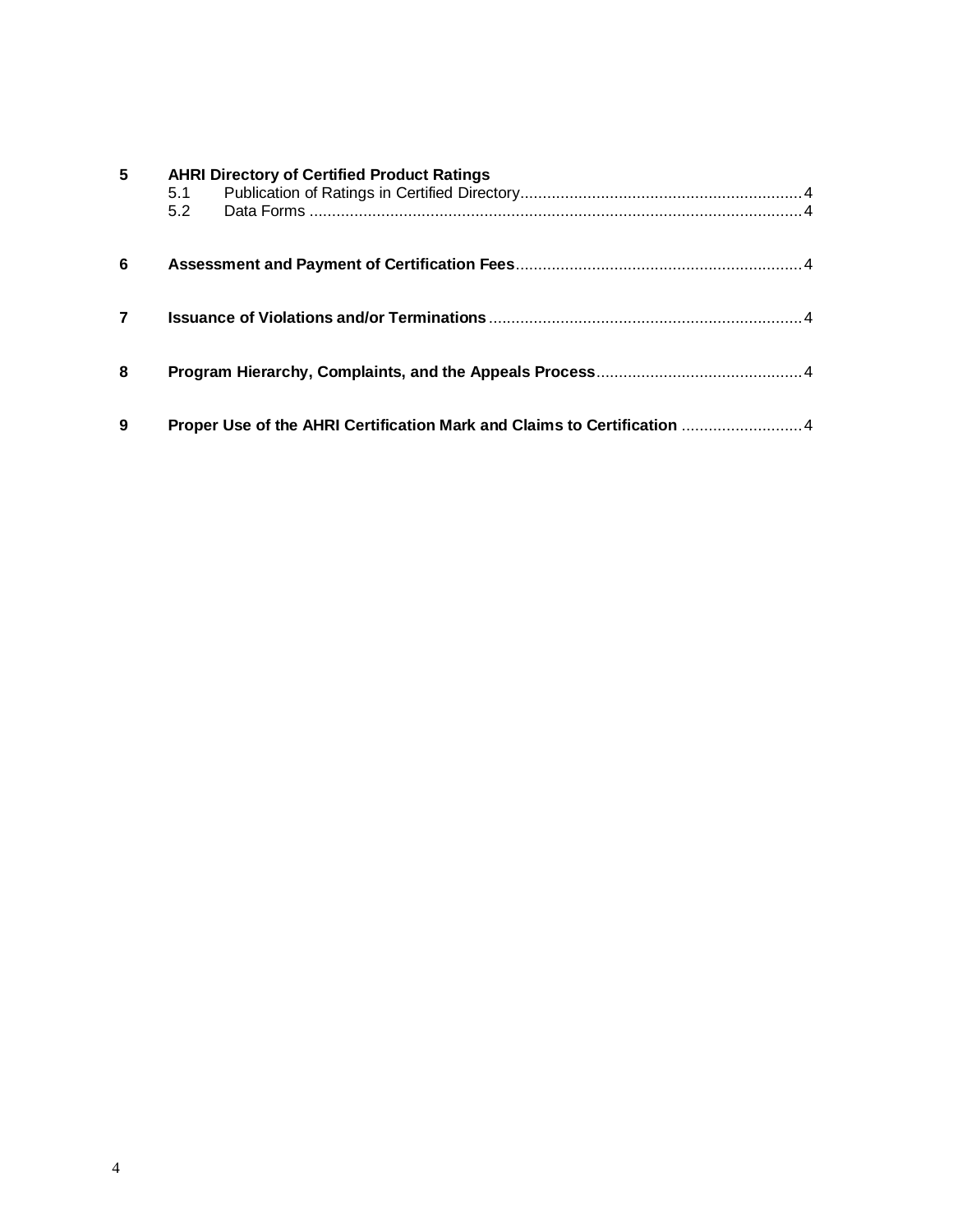#### **1. Program Overview**

1.1 *Applicable Rating Standard*. It is mandatory for program Participants to comply with the provisions of the latest edition of AHRI Standard 1210 (I-P), *Performance Rating of Variable Frequency Drives* (Standard). A copy of the Standard is available for download from the AHRI website, [www.ahrinet.org.](http://www.ahrinet.org/)

1.2 *Product Definition of Variable Frequency Drives (VFD).* A power electronic device that regulates the speed of an alternating current (AC) motor by adjusting the frequency and the voltage of the electrical power supplied to the motor.

1.3 *Program Scope*. This program applies to VFDs, as defined in Section 1.2, and covered under the scope of the standard.

1.3.1 *Program Scope Inclusions*. This certification program includes only base VFDs which may be incorporated into other configurations, (i.e. bypasses, filters, enclosures) with the following specifications:

- Designed for use in the control of asynchronous induction motors in HVACR products only designated by the manufacturer;
- Found within a building that are low voltage (≤ 600 Volts) and drives that are stand alone; and
- Custom units designated to have significantly different system efficiencies harmonic performance or motor stress.
- 1.3.2 *Program Scope Exclusions*. This certification program does not include:
	- VFDs mechanically integrated into motors;
	- Brushless DC motor controllers; and
	- Motor Insulation Stress for 208 V VFDs.

1.4 *Intended Market*. The Intended Market for this certification program, includes all products defined in Section 1.3 that are sold for use in the U.S. (including U.S. Territories) and Canada.

1.5 *Basic Model Groups (BMGs)*. A Participant's listing shall be grouped by BMG. A BMG is defined by voltage as listed in Table 1A of the Standard. A Participant may choose to further subdivide its products into additional BMGs to account for different drive technology platforms.

#### **2. Qualification Process**

2.1 *Original Equipment Manufacturer (OEM) Applicants*. With the additions noted below, the OEM qualification process shall proceed according to the AHRI General Operations Manual, Section 4.

STEP 2.1.1 *Certification Application Package*. In addition to the Application for AHRI Certification, Annual Sales Volume Form, and product-specific ratings and data, noted in the AHRI General Operations Manual, Section 4, STEP 4.1, Applicants shall submit the following documentation to AHRI:

• One test report for each BMG.

Electronic forms shall be obtained from AHRI.

#### STEP 2.1.2 *Processing Application Package*.

STEP 2.1.2.1 *Performance Certification Agreement for Original Equipment Manufacturer (OEM Agreement)*. No further action required beyond that listed in Section 4, STEP 4.2 of the AHRI General Operations Manual.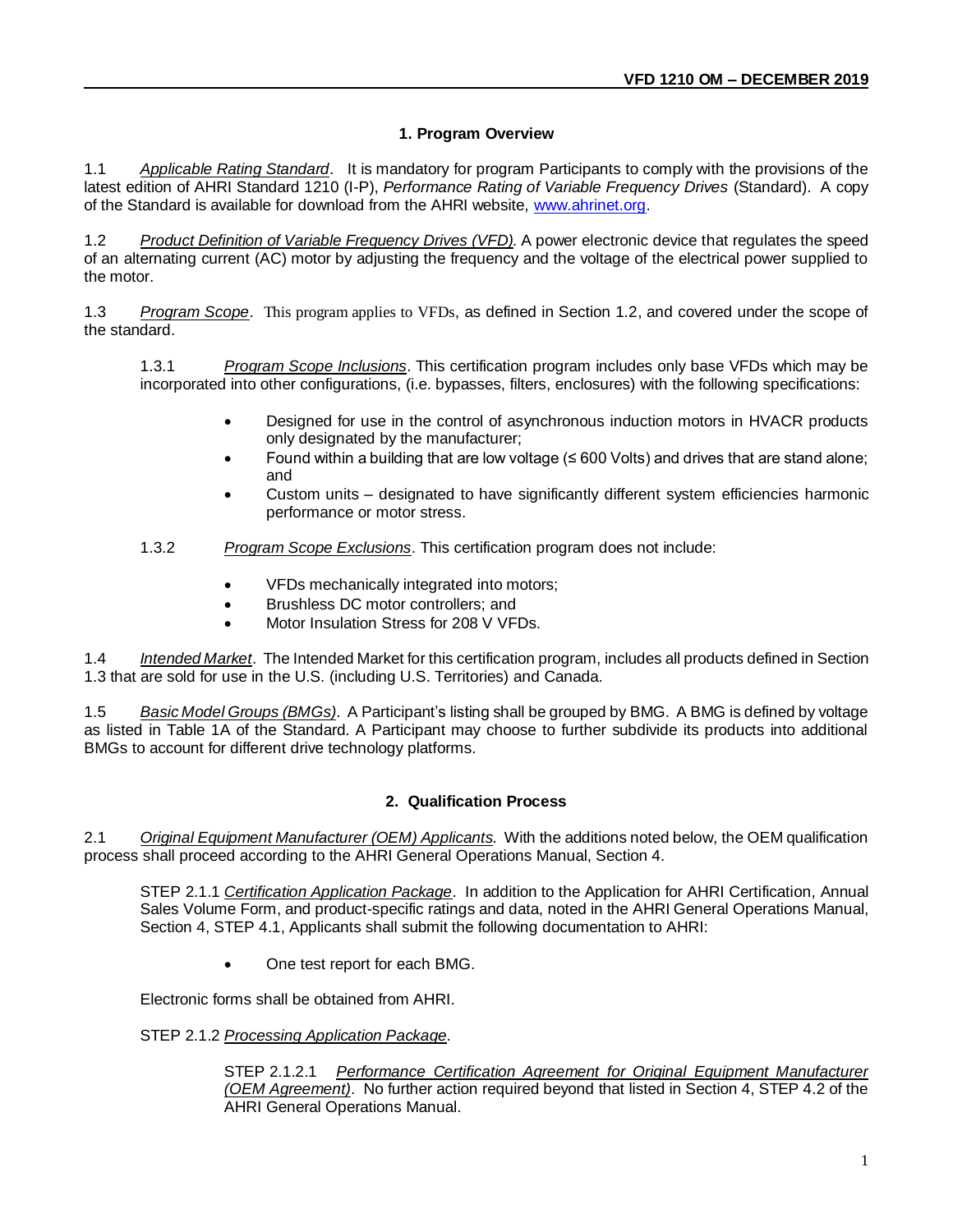STEP 2.1.2.2 *Participation and Licensing Fee Invoice*. Payment of the Participation and Licensing Fee is due within 30 calendar days of the invoice issue date. Testing shall not be conducted until the invoice is paid in full. No further action required beyond that listed in Section 4, STEP 4.2 of the AHRI General Operations Manual.

#### STEP 2.1.3 *Selection and Acquisition of Test Samples*.

STEP 2.1.3.1 *Number of Qualification Tests*. 20% of an Applicant's BMGs shall be tested, with a minimum of two (2) models. Fractional numbers shall be rounded to the nearest whole number using traditional rounding methods.

STEP 2.1.3.2 *Acquisition of Qualification Test Samples/Selection Criteria*. Within 30 calendar days of a request from AHRI, the Applicant shall have samples available for selection. Samples shall be acquired in accordance with Section 3 of this manual.

STEP 2.1.4 *Qualification Testing*. AHRI shall supply the Independent Third-party Laboratory Contracted by AHRI (Laboratory) with the Published Ratings. The Laboratory shall conduct the testing of the samples in accordance with the Standard, against the Published Ratings.

> STEP 2.1.4.1 *Successful Completion of All Qualification Tests.* If all qualification tests pass, proceed to STEP 2.1.5.

> STEP 2.1.4.2 *First Sample Qualification Test Failure*. Refer to Section 4, STEP 4.4.2 of the AHRI General Operations Manual for details regarding the first sample qualification failure options:

> STEP 2.1.4.3 *Second Sample Qualification Test Failure*. Refer to Section 4, STEP 4.4.3 of the AHRI General Operations Manual for details regarding the second sample qualification failure options.

STEP 2.1.5 *Welcome to the Program*. No further action required beyond that listed in Section 4, STEP 4.5 of the AHRI General Operations Manual.

2.2 *Private Brand Marketer* (*PBM) Applicants*. With the additions noted below, the PBM qualification process shall proceed according to the AHRI General Operations Manual, Section 5.

PBM Applicants are not required to undergo qualification testing. PBM product certification is contingent upon the certification of the associated OEM product.

STEP 2.2.1 *Certification Application Package*. No further action beyond that listed in Section 5, STEP 5.1, the AHRI General Operations Manual.

STEP 2.2.2 *Processing Application Package*.

STEP 2.2.2.1 *Performance Certification Agreement for Private Brand Marketer (PBM Agreement)*. No further action required beyond that listed in Section 5, STEP 5.2.1 of the AHRI General Operations Manual.

STEP 2.2.2.2 *OEM Agreement on Behalf of the PBM Applicant*. No further action required beyond that listed in Section 5, STEP 5.2.2 of the AHRI General Operations Manual.

STEP 2.2.2.3 *Licensing Fee Invoice*. Payment of the Licensing Fee is due within 30 calendar days of the invoice issue date.

STEP 2.2.3 *Welcome to the Program*. No further action required beyond that listed in Section 5, STEP 5.3 of the AHRI General Operations Manual.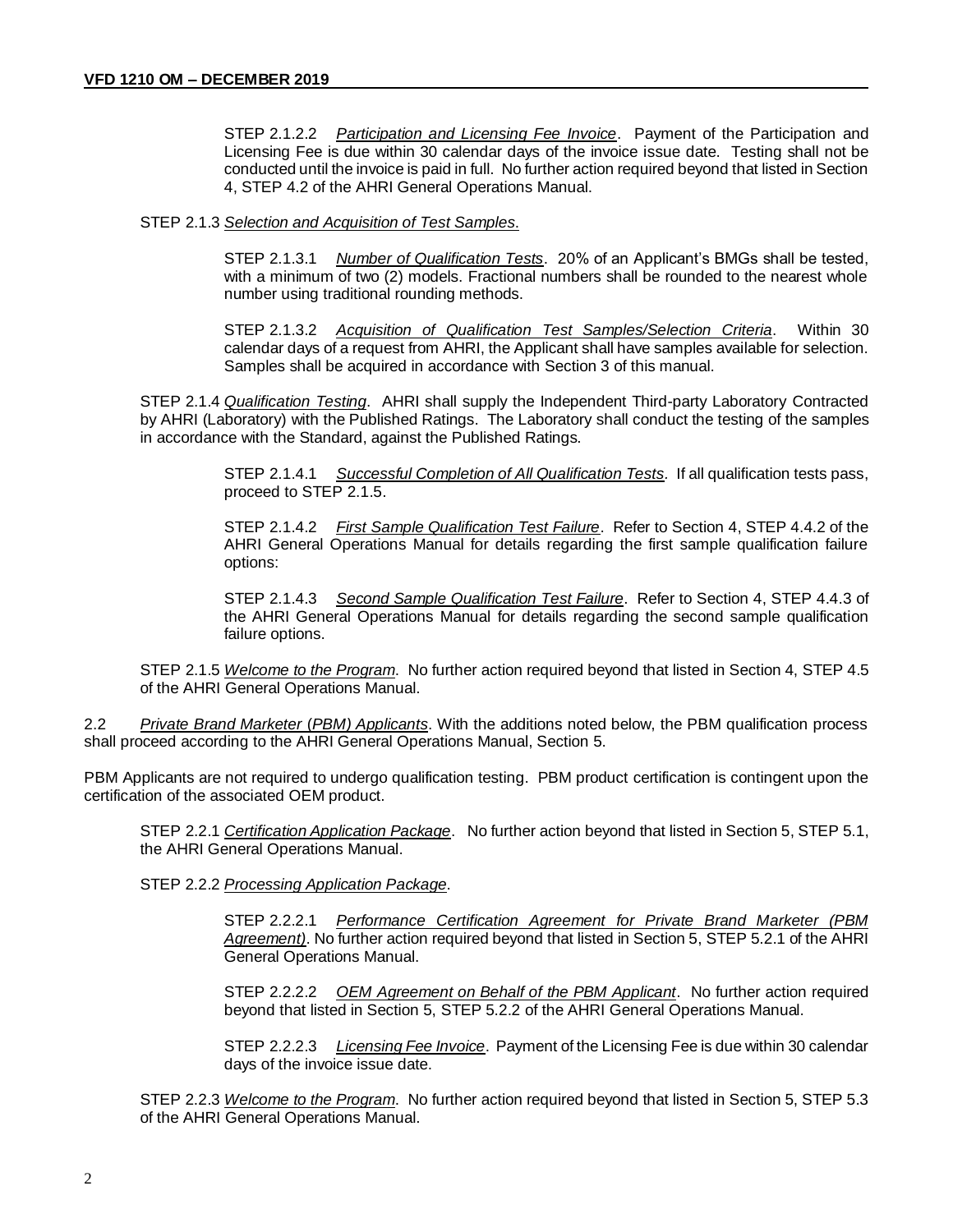### **3. Equipment Selection and Testing**

3.1 *Annual Testing Requirement.* 20% of a Participant's BMGs shall be tested annually, with a minimum of two (2) models. Fractional numbers shall be rounded to the nearest whole number using traditional rounding methods. For example, 12 BMGs shall equal to two (2) tests and 13 BMGs shall equal to three (3) tests.

3.2 *Location of Tests*. Testing shall be performed at the Laboratory and the sample shall be installed in the test facility in accordance with the Participant's published installation instructions in printed or electronic format.

3.3 *Selection of Test Samples.* Selections shall be made based on data contained in the Directory. AHRI shall inform the Participant, in writing, of the sample(s) selected for test.

3.4 *Methods for Acquiring Test Samples*. AHRI or the Laboratory personnel shall make a Random Sample Selection from the Participant's stock inventory within 30 calendar days of a selection by AHRI. Selected samples shall be shipped to the Laboratory accompanied by the Participant's published installation instructions in printed or electronic format. Refer to Section 9 of the AHRI General Operations Manual.

3.5 *Sample Acquisition Timeframe*. The Participant shall deliver the selected sample(s) to the Laboratory within 14 calendar days of Random Sample Selection by Laboratory personnel.

3.6 *Certified Data*. In accordance with the Standard, the following certified ratings are verified by test:

- Drive System Efficiency, %;
- Motor Insulation Stress, peak V and rise time, usec; and
- Power Line Harmonics, total harmonic current distortion, %.

#### 3.7 *Test Failures*.

3.7.1 *Options Following 1st Sample Failure.* When the Participant is notified of a first sample certified rating failure, the Participant has seven (7) calendar days to select one of the following options:

- Re-rate all models within the failed sample's BMG proportionate to the failed test's results;
- Test second sample of the same model (sample must be available within the timeframe and procedure allotted in Section 3.4 following notification of decision to AHRI via Manufacturer's Decision Form [MDF]); or
- Obsolete the model, which also obsoletes all models within the same BMG.

3.7.2 *Options Following 2nd Sample Failure*. When the Participant is notified of a second-sample certified rating failure, the Participant has seven (7) calendar days to select one of the following options:

- Re-rate all models within the failed sample's BMG proportionate to the failed test's results; or
- Obsolete the model, which also obsoletes all models within the corresponding BMG.

#### **4. Challenge Tests**

Refer to Section 10 of the AHRI General Operations Manual.

#### **5. AHRI Directory of Certified Product Performance**

All certified products shall be listed in the Directory, [www.ahridirectory.org.](http://www.ahridirectory.org/) Certification shall not be implied nor claimed for any product not listed in the Directory. Except as noted below, the Participant shall follow the steps outlined in Section 11 of the AHRI General Operations Manual.